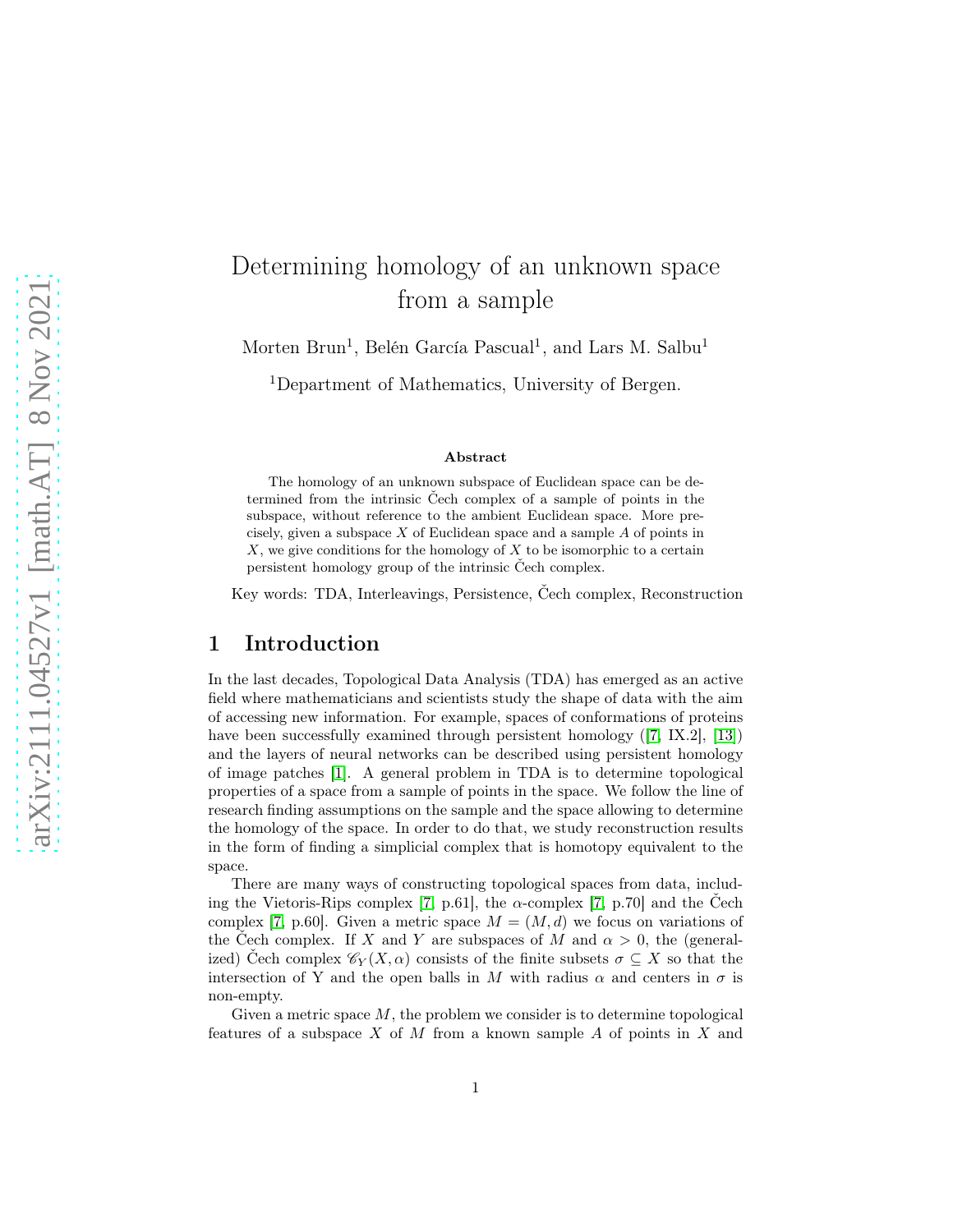some geometric assumptions. One geometric assumption on the space X is that it is embedded in an Euclidean space with positive reach. In a sense, the reach describes how curved the space is. In particular, Riemannian manifolds embedded in an Euclidean space have positive reach (see Federer [\[8,](#page-15-2) Sec. 4]). A geometric assumption on the sample  $A$  is that the directed Hausdorff distance  $d_H(X, A)$  is small. Intuitively this distance is the furthest away in X you can go from A, so it is small when the sample is sufficiently dense.

The two assumptions described in the previous paragraph have been used with success. Perhaps the best known example is the result by Niyogi, Smale and Weinberg [\[14\]](#page-15-3), reconstructing a subspace X of  $\mathbb{R}^n$  from the ambient Čech complex  $\mathscr{C}_{\mathbb{R}^n}(A,\alpha)$ :

**Theorem [6.4](#page-10-0)** ([\[14,](#page-15-3) Prop. 3.1]). For X a compact submanifold in  $\mathbb{R}^n$  with positive reach  $\tau$ , and A a finite subspace in  $\mathbb{R}^n$  such that  $d := \frac{d}{d}H(X, A) < \sqrt{\frac{3}{20}} \tau$ , then for all  $\alpha \in (2d, \sqrt{\frac{3}{5}} \tau)$ , the geometric realization of the Čech complex  $\mathscr{C}_{\mathbb{R}^n}(A,\alpha)$  is homotopy equivalent to X.

A more recent reconstruction result stated by both Kim et al. [\[11\]](#page-15-4) and García Pascual [\[15\]](#page-15-5) is the following:

**Theorem [6.5](#page-11-0)** ([\[11,](#page-15-4) Cor.10], [\[15,](#page-15-5) Thm. 2.16]). Let  $X \subseteq \mathbb{R}^n$  have positive reach  $\tau$ , and let  $A \subseteq \mathbb{R}^n$ . If  $\alpha \in (\overrightarrow{d_H}(X, A), \tau]$ , then the geometric realization of  $\mathscr{C}_X(A, \alpha)$  is homotopy equivalent to X.

In Theorem [6.5](#page-11-0) the radius  $\alpha$  is increased compared to the radius in Theorem [6.4,](#page-10-0) but the Čech complex in Theorem [6.5](#page-11-0) depends on the unknown space X and it is therefore difficult to determine without further information.

We are going to compare Čech complexes of various combinations of ambient metric space  $M$ , unknown subspace  $X$  of  $M$  and known sample  $A$  of points in  $X$ . As it turns out, some of these simplicial complexes are homotopy equivalent by Dowker's Theorem, others are included in each other and some are interleaved. In particular, we use interleavings together with the reconstruction result in Theorem [6.5](#page-11-0) to replace the ambient Euclidean space  $\mathbb{R}^n$  in Theorem [6.4](#page-10-0) by the known sample A, forming the intrinsic Čech complex  $\mathscr{C}_A(A, \alpha)$ . This is our main result:

**Theorem [6.7.](#page-11-1)** Let  $X \subseteq \mathbb{R}^n$  with positive reach  $\tau$ , let  $A \subseteq X$  such that  $d :=$  $\overrightarrow{d_H}(X,A) < \tau/3$ . If  $\alpha \in (2d, \tau - d)$ , then for any  $k \geq 0$  and any  $\epsilon \in (d, \tau - \alpha]$ the k-th homology group  $H_k(X)$  is isomorphic to the k-th persistent homology group  $\text{Im}\,\phi_k^{\alpha,\alpha+\epsilon}$  where

$$
\phi_k^{\alpha,\alpha+\epsilon}:H_k(\mathscr{C}_A(A,\alpha))\to H_k(\mathscr{C}_A(A,\alpha+\epsilon))
$$

is the map induced by the inclusion  $\mathscr{C}_A(A,\alpha) \hookrightarrow \mathscr{C}_A(A,\alpha + \epsilon)$ .

Ideas in this line of linking reconstruction and interleavings have appeared before in Chazal et al. [\[3,](#page-14-1) Thm 3.7 and Sec 5].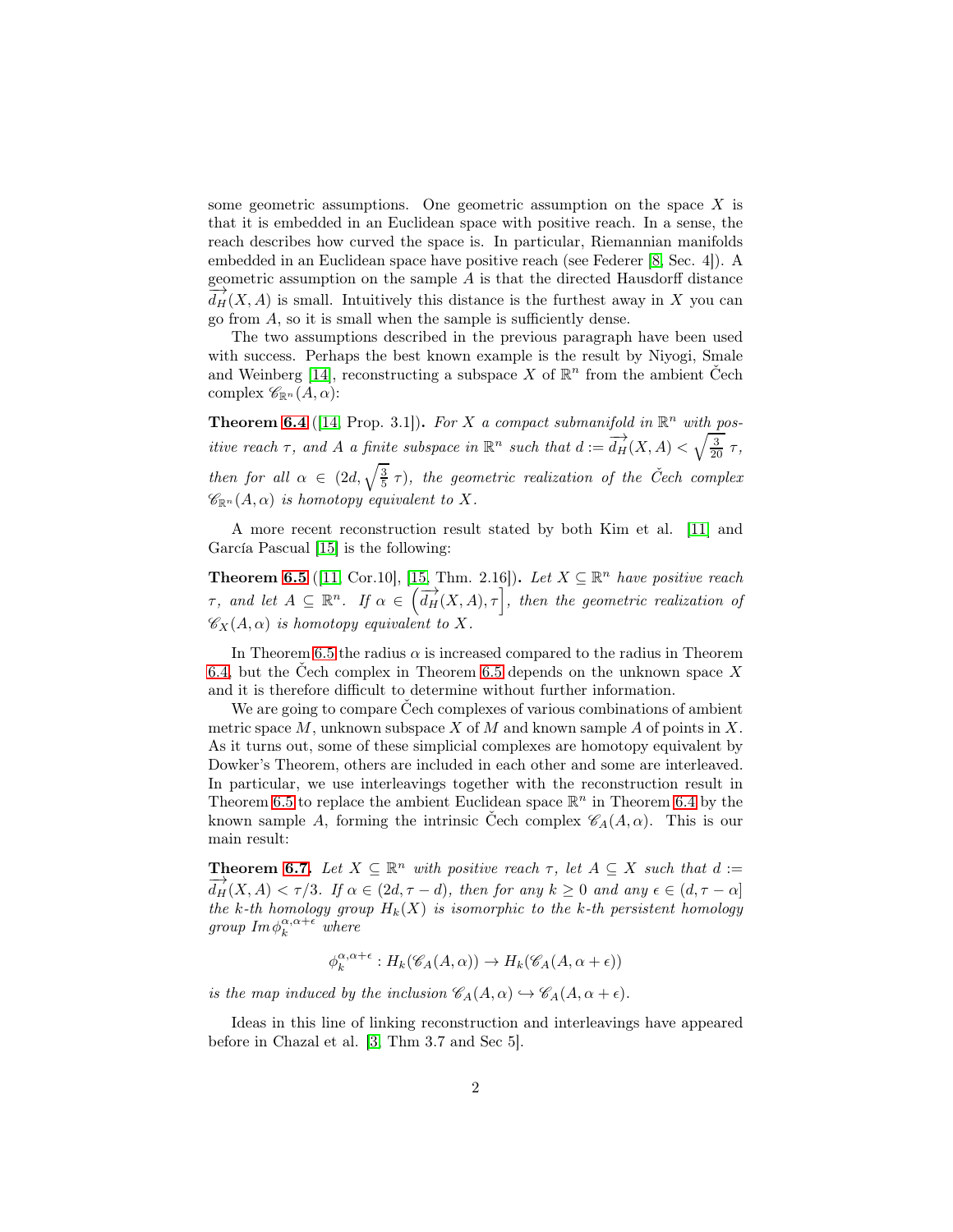The Cech complexes obtained when we have a sample  $A$  in an unknown subspace  $X$  of a metric space  $M$  fit into a commutative diagram presented in Proposition [2.3.](#page-4-0) We study how similar these Čech complexes are to each other. We therefore apply Dowker's Theorem [\[6,](#page-14-2) Theorem 1], presented here as Corollary [3.2,](#page-5-0) to find homotopy equivalences between some of these Čech complexes. We then establish interleavings between some of the Čech complexes in this diagram. In essence, on the level of homology, we reverse some of the arrows of the diagram by increasing the radii of the Čech complexes using the directed Hausdorff distance between  $X$  and  $A$ , giving the interleavings of Corollary [5.4.](#page-9-0) Ultimately, we find that the  $k$ -th homology group of  $X$  is isomorphic to the  $k$ -th persistent homology group  $\text{Im } \phi_k^{\alpha, \alpha + \epsilon}$  where  $\phi_k^{\alpha, \alpha + \epsilon} : H_k(\mathscr{C}_A(A, \alpha)) \to H_k(\mathscr{C}_A(A, \alpha + \epsilon))$  is as presented above in Theorem [6.7.](#page-11-1)

#### 1.1 Outline

In Section 2 we introduce (filtered) simplicial complexes, simplicial maps, Čech complexes and commutative diagrams of inclusions of Čech complexes (Proposition [2.3\)](#page-4-0). In Section 3 we present Dowker's Theorem for Čech complexes (Theorem [3.1\)](#page-4-1), the homotopy equivalences between the different Čech complexes (Corollary [3.2\)](#page-5-0) and the induced isomorphisms between their homology groups (Corollary [3.3\)](#page-5-1). In Section 4 we introduce interleavings of persistence groups and contiguous maps. In Section 5 we obtain  $(0, \epsilon)$ -interleavings for  $\epsilon$  greater than the directed Hausdorff distance between X and A (Corollary [5.4\)](#page-9-0). In Section 6 we define the reach, we look at previous geometric reconstruction results (Theorem [6.4](#page-10-0) and Theorem [6.5\)](#page-11-0) and we give the main result of this paper for determining the homology of the unknown space  $X$  (Theorem [6.7\)](#page-11-1). In Section 7 we look at how two concrete examples perform under the results presented throughout this paper. In Section 8 we give our conclusions and further research avenues.

# 2 Čech complexes

The main tool we use to find topological features of some unknown space by looking at a known sample, is the Čech complex. In this section we give the basic preliminaries of simplicial complexes and Čech complexes, and show that different kinds of Čech complexes fit into a diagram of inclusions.

An (abstract) simplicial complex is a set  $K$  of finite sets that are closed under inclusions, i.e. if  $\sigma \in K$  and  $\tau \subseteq \sigma$  then  $\tau \in K$ . An element of K is called a **simplex**, and the union of all simplices  $V(K) = \bigcup_{\sigma \in K} \sigma$  is called the vertex set of  $K$ . For two simplicial complexes  $K$  and  $K'$ , a simplicial map  $f: K \to K'$  is a map on the vertex sets  $f: V(K) \to V(K')$  sending simplices to simplices, namely such that  $\sigma \in K$  implies  $f(\sigma) := \{f(s)\}_{s \in \sigma} \in K'.$ 

We denote the **geometric realization** of an abstract simplicial complex  $K$ by |K| and write  $|F| : |K_1| \to |K_2|$  for the continuous map constructed from a given simplicial map  $F: K_1 \to K_2$  (see for example Spanier [\[16,](#page-15-6) 3.2.14 and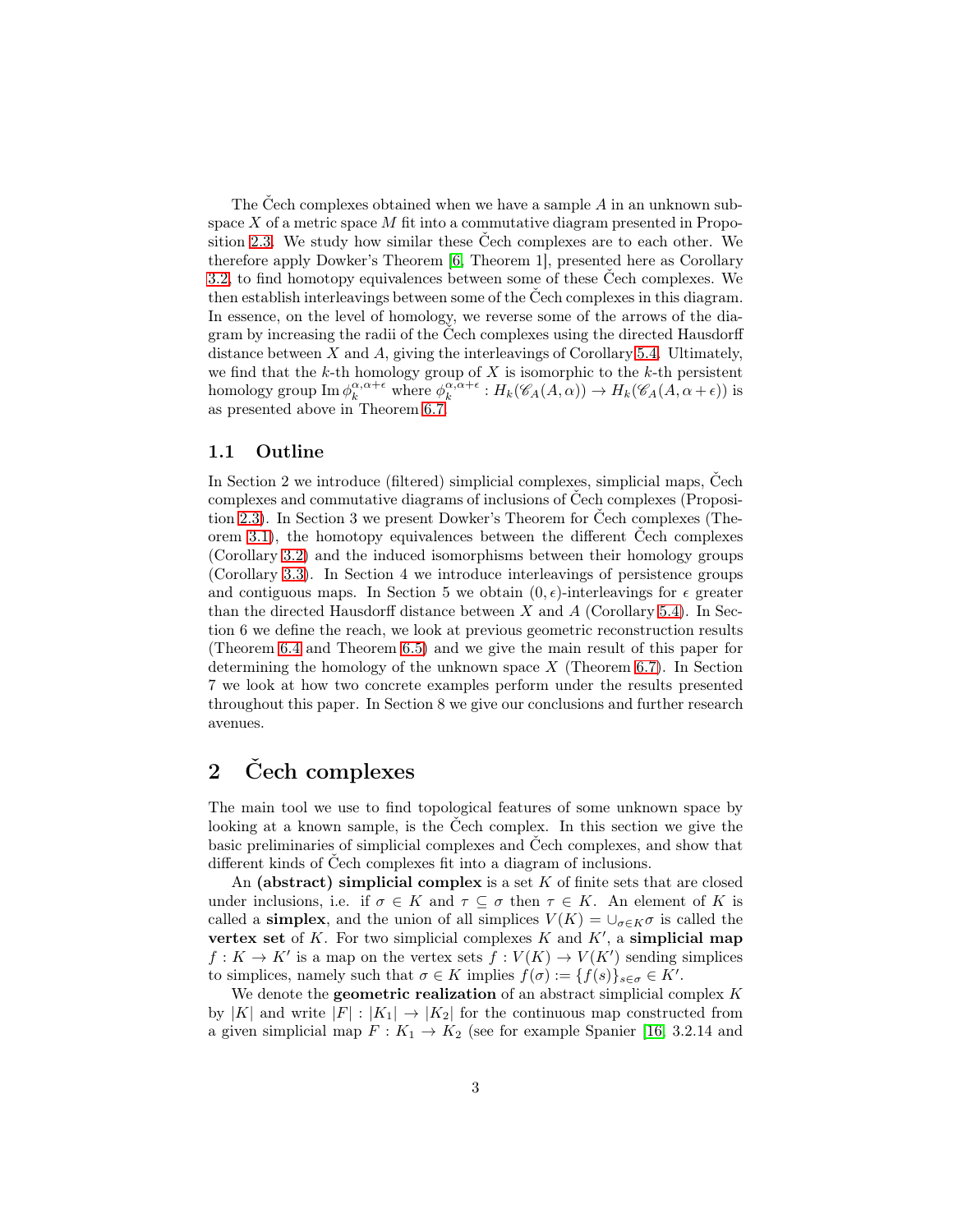3.2.21] for more details). Using the customary convention we write the  $k$ -th homology group of the realization  $|K|$  without the bars, namely as  $H_k(K)$ .

Let  $(M, d)$  be a metric space. Below we define a (generalized) Cech complex for two arbitrary subspaces of  $M$ . We follow the definition given by Chazal et al. [\[2,](#page-14-3) Sec. 4.2.3], with a slight change in terminology.

**Definition 2.1** ([\[2,](#page-14-3) Sec. 4.2.3]). Consider a metric space  $(M, d)$  with subsets  $X, Y \subseteq M$ , and let  $\alpha > 0$  be a positive radius. The (generalized) Čech **complex**  $\mathscr{C}_Y(X, \alpha)$  is the simplicial complex

$$
\mathscr{C}_Y(X,\alpha) := \{ \sigma \subseteq X \mid \exists y \in Y \text{ such that } \forall x \in \sigma \quad d(x,y) < \alpha \},
$$

i.e. a finite subset  $\sigma$  of X is a simplex in  $\mathcal{C}_Y(X, \alpha)$  whenever the intersection of all the open balls of radius  $\alpha$  around points in  $\sigma$  intersects Y.

Note that  $\mathscr{C}_Y(X,\alpha)$  is called the **ambient Čech complex** in [\[2\]](#page-14-3), but we use that term for the special case where Y equals the ambient space M. If  $Y = X$ we have what we call the intrinsic Čech complex.

An important idea in topological data analysis is that instead of looking at only one radius to form a Čech complex, we look at all possible radii, giving a filtration. In general a **filtered simplicial complex**  $K$  is a collection of simplicial complexes  $\mathcal{K} = \{K_{\alpha}\}_{{\alpha}>0}$  such that we have inclusions  $K_{\beta} \subseteq K_{\alpha}$ whenever  $\beta \leq \alpha$ . These inclusions induce homomorphisms on k-th homology groups  $\phi_k^{\beta,\alpha}: H_k(K_\beta) \to H_k(K_\alpha)$  for any integer  $k \geq 0$ , and the images  $\text{Im } \phi_k^{\beta,\alpha}$ are called the  $k$ -th persistent homology groups for the filtered simplicial complex K [\[7,](#page-15-0) VII.1]. We get the **filtered Čech complex** by varying  $\alpha$ , denoted by  $\mathcal{C}_Y(X) := \{ \mathscr{C}_Y(X, \alpha) \}_{\alpha > 0}.$ 

The main problem we are examining in this paper is to determine the homology of an unknown metric subspace  $X \subseteq M$  by only using a known sample set  $A \subseteq X$ . The setup presented so far gives us several different Cech complexes by substituting the  $X$  and  $Y$  in the definition with different combinations of  $M, X$  and  $A$ . We want to compare these Čech complexes for the purpose of determining the homology of  $X$  through them, first noting from the following lemma that they all fit into a commuting diagram of inclusions.

<span id="page-3-0"></span>**Lemma 2.2.** Let  $(M, d)$  be a metric space, let  $A \subseteq X \subseteq M$  and  $Y \subseteq M$ . For every  $\alpha > 0$  we have the following two inclusions:

- i)  $\mathscr{C}_Y(A,\alpha) \hookrightarrow \mathscr{C}_Y(X,\alpha)$  where the vertex map is the inclusion  $A \hookrightarrow X$ , and
- ii)  $\mathscr{C}_A(Y, \alpha) \hookrightarrow \mathscr{C}_X(Y, \alpha)$  where the vertex map is the identity  $Id_Y$ .
- *Proof.* i) Let  $\sigma \in \mathcal{C}_Y(A, \alpha)$ , then  $\sigma \subseteq A$  with  $y \in Y$  such that  $d(a, y) < \alpha$ for all  $a \in \sigma$ . Since  $A \subseteq X$ , we have  $\sigma \subseteq X$  and we can choose the same  $y \in Y$  making  $\sigma \in \mathscr{C}_Y(X, \alpha)$ .
	- ii) Let  $\sigma \in \mathscr{C}_A(Y, \alpha)$ , and let  $a \in A$  such that  $d(y, a) < \alpha$  for all  $y \in \sigma \subseteq Y$ . Since  $A \subseteq X$  we have  $a \in X$ , and so  $\sigma \in \mathscr{C}_X(Y, \alpha)$ .

 $\Box$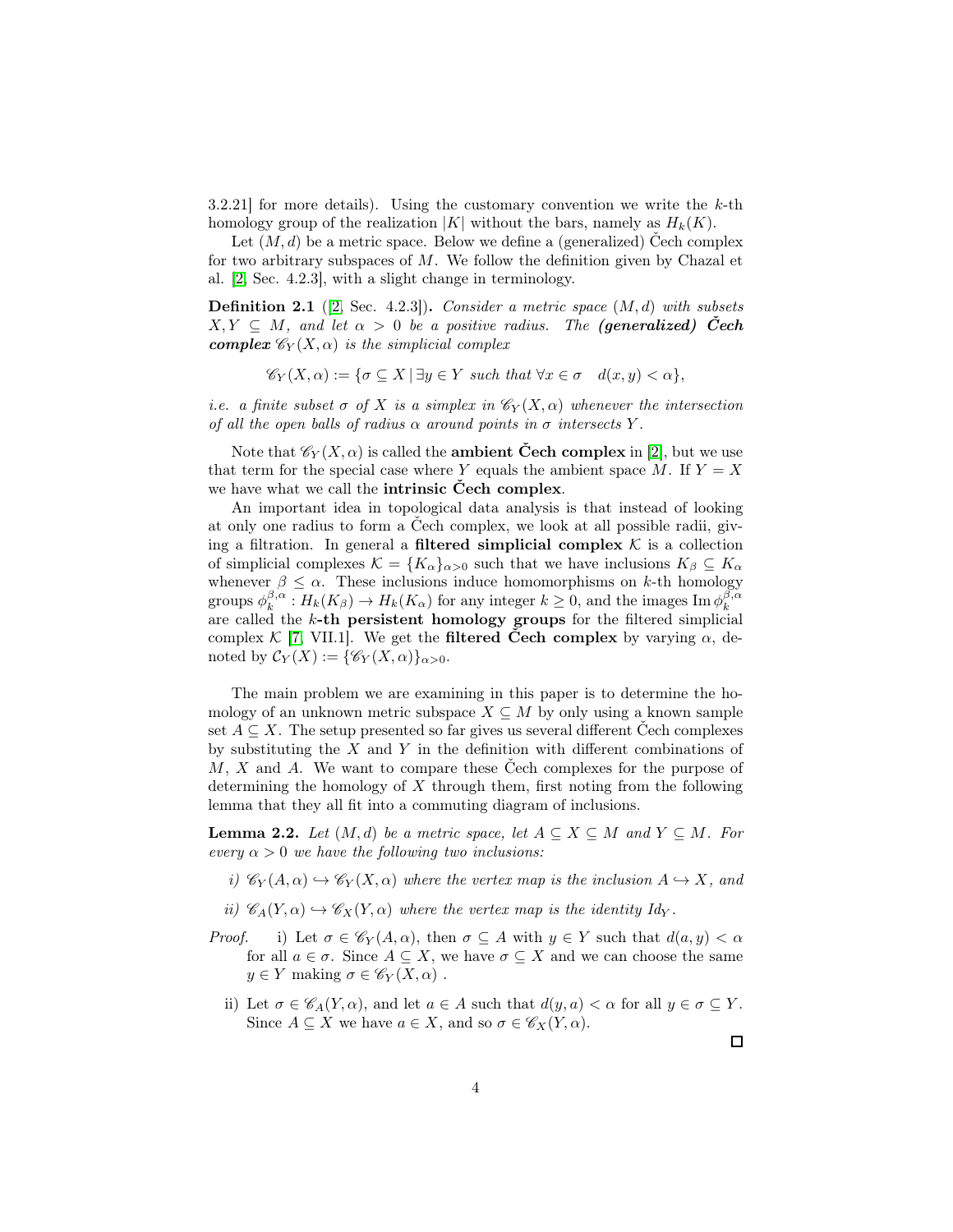In the case of an unknown subspace  $X \subseteq M$  together with a known sample  $A \subseteq X$ , we get the following result directly by changing Y, X, and A in Lemma [2.2](#page-3-0) with suitable combinations of A, X and M.

<span id="page-4-0"></span>**Proposition 2.3.** Let  $(M, d)$  be a metric space. If  $A \subseteq X \subseteq M$ , then for any  $\alpha > 0$  we obtain the following inclusions of Čech complexes and commutative diagram



This diagram gives a framework for the rest of this paper. In the next section we see how each of the three complexes on the top of the diagram is homotopy equivalent to their respective complex at the bottom, and later we see that we construct simplicial maps in the opposite direction of the ones in the diagram by increasing the radius, leading to interleavings of homology groups.

## 3 Dowker's Theorem for Čech complexes

In this section we give a short demonstration on how Dowker's Theorem [\[6,](#page-14-2) Thm. 1] can be applied to Čech complexes. We reason by the functorial Dowker theorem of Chowdhury and Mémoli [\[4,](#page-14-4) Thm. 3].

For two sets X and Y, a subset of their product  $R \subseteq X \times Y$  is called a relation. The Dowker complex of this relation  $R$  is the simplicial complex

$$
D(R) = \{ \sigma \subseteq X \mid \exists y \in Y \text{ such that } (x, y) \in R \ \forall x \in \sigma \},
$$

<span id="page-4-1"></span>where simplices are all finite subsets of  $X$  whose elements are related to a common element in  $Y$ . Dowker's Theorem gives a homotopy equivalence between the Dowker complex of a relation and that of its transpose relation  $R^T = \{(y, x) | (x, y) \in R\} \subseteq Y \times X$  where the same elements are related, but they have changed position. The functorial Dowker theorem [\[4,](#page-14-4) Thm. 3] states that this homotopy equivalence gives diagrams that commute up to homotopy when looking at inclusions of relations  $R' \subseteq R$ . Fixing a positive number  $\alpha > 0$ , we can consider any Čech complex of the form  $\mathcal{C}_Y(X,\alpha)$  as the Dowker complex of the relation  $R_{\alpha} = \{(x, y) | d(x, y) < \alpha\} \subseteq X \times Y$  where two elements are related if the distance between them is less than  $\alpha$ . Moreover, inclusions of spaces give inclusions of relations, leading to the following result.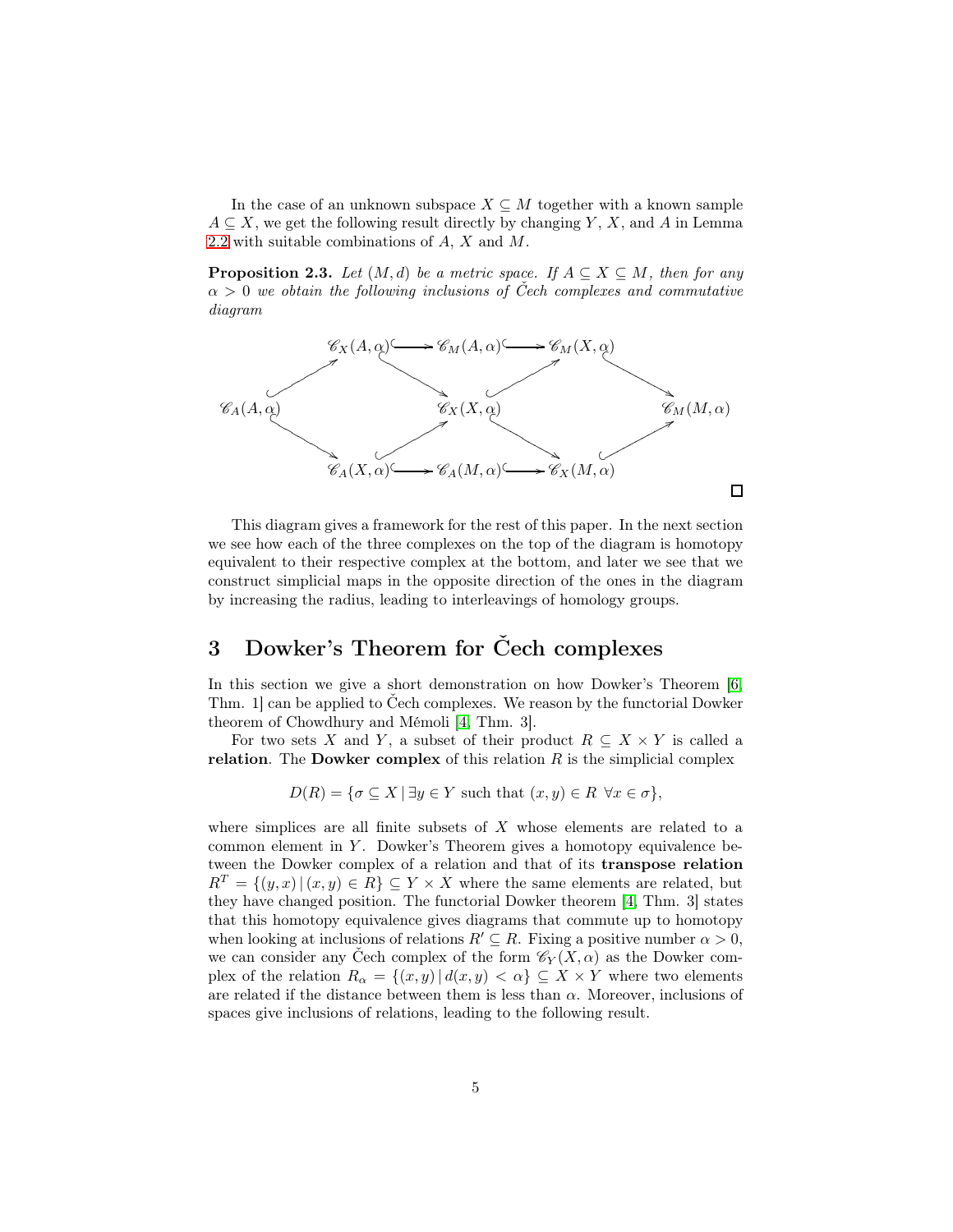**Theorem 3.1** (Dowker's Theorem for Čech complexes). Let  $(M, d)$  be a metric space,  $0 < \beta \leq \alpha$  and  $A \times B \subseteq X \times Y \subseteq M \times M$ . Then there exist homotopy equivalences  $|\Gamma_{A,B}^{\beta}|: |\mathscr{C}_B(A,\beta)| \to |\mathscr{C}_A(B,\beta)|$  and  $|\Gamma_{X,Y}^{\alpha}|: |\mathscr{C}_Y(X,\alpha)| \to$  $|\mathscr{C}_X(Y,\alpha)|$  such that the following diagram commutes up to homotopy

$$
|\mathscr{C}_B(A,\beta)| \longrightarrow |\mathscr{C}_Y(X,\alpha)|
$$
  

$$
|\Gamma_{A,B}^{\beta}| \qquad \qquad |\Gamma_{X,Y}^{\alpha}|
$$
  

$$
|\mathscr{C}_A(B,\beta)| \longrightarrow |\mathscr{C}_X(Y,\alpha)|
$$

where the horizontal maps are inclusions (compositions of maps like in Lemma [2.2\)](#page-3-0).  $\Box$ 

<span id="page-5-0"></span>Going back to the problem of examining an unknown subspace  $X \subseteq M$  from a known sample  $A \subseteq X$ , we have the following result.

**Corollary 3.2.** If  $A \subseteq X \subseteq M$ , then for every  $\alpha > 0$  we have a diagram

$$
|\mathscr{C}_X(A,\alpha)| \longrightarrow |\mathscr{C}_M(A,\alpha)| \longrightarrow |\mathscr{C}_M(X,\alpha)|
$$
  
\n
$$
\downarrow \simeq \qquad \qquad |\simeq \qquad \qquad |\simeq
$$
  
\n
$$
|\mathscr{C}_A(X,\alpha)| \longrightarrow |\mathscr{C}_A(M,\alpha)| \longrightarrow |\mathscr{C}_X(M,\alpha)|,
$$

where each square commutes up to homotopy and the vertical arrows are homotopy equivalences. 口

Homotopy equivalences between topological spaces induce group isomorphisms between their homology (and homotopy) groups (see Hatcher [\[10,](#page-15-7) Cor. 2.11 (and p.342)]). Moreover, since all maps in the diagram of Proposition [2.3](#page-4-0) are inclusions, we can apply the version for Čech complexes of Dowker's Theorem [3.1](#page-4-1) and get vertical isomorphisms between the homology groups of the top three complexes and the bottom three complexes, as seen in the next result.

<span id="page-5-1"></span>**Corollary 3.3.** If  $A \subseteq X \subseteq M$ , then we have a commutative diagram



for all  $k > 0$  and all  $\alpha > 0$ , where all non-vertical maps are induced by inclusions and the vertical maps are group isomorphisms.  $\Box$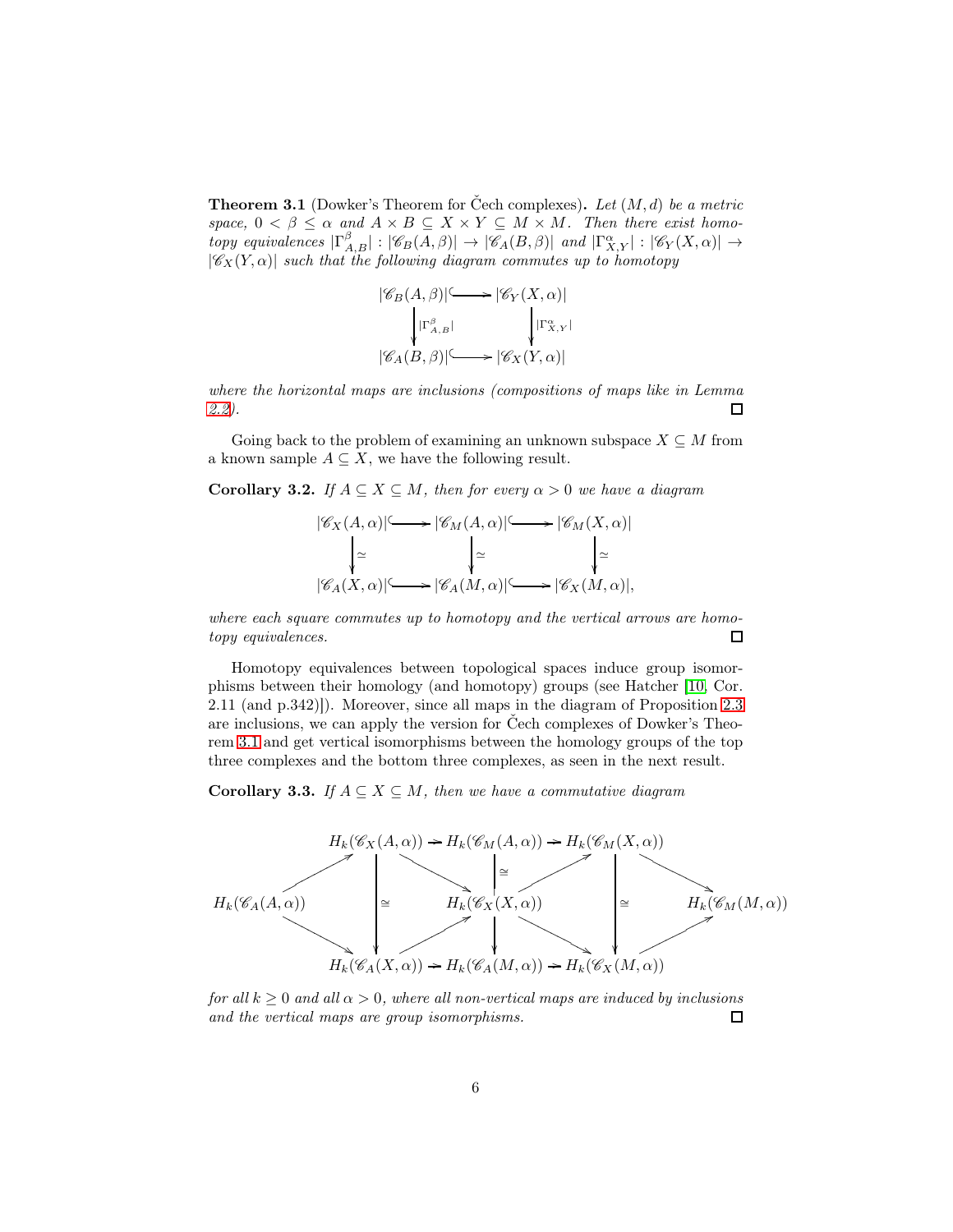We get an analogous result to Corollary [3.3](#page-5-1) by exchanging homology with homotopy. In the next section we give the basic framework of persistence groups and interleavings, and later we look at geometric conditions of our space X and sampling A that make the filtered versions of maps in the above diagram part of interleavings. These are ultimately used when calculating the homology of the unknown space X.

#### 4 Persistence groups and interleavings

Having seen that the top and bottom Čech complexes in the diagram in Proposition [2.3](#page-4-0) are homotopy equivalent, we now want to compare how similar the rest of the Čech complexes in the diagram are to each other. We use a common tool of comparing filtered simplicial complexes, namely interleavings.

**Definition 4.1.** A persistence group G is a collection of groups  $\{G_{\alpha}\}_{{\alpha}>0}$ together with group homomorphisms  $\phi_{\beta,\alpha}^G : G_\beta \to G_\alpha$  when  $0 < \beta \leq \alpha$  such that  $\phi_{\alpha,\alpha}^G = Id_{G_\alpha}$  and  $\phi_{\gamma,\alpha}^G = \phi_{\beta,\alpha}^G \circ \phi_{\gamma,\beta}^G$  whenever  $0 < \gamma \leq \beta \leq \alpha$ .

Categorically this is the same as a functor from the totally ordered set  $(0, \infty)$  to the category of groups. We are mostly interested in persistence groups that are the k-th homology groups of filtered Čech complexes, namely  $G_{\alpha} = H_k(\mathscr{C}_X(A, \alpha))$  for some dimension  $k \geq 0$ . In this case, the group homomorphism  $\phi_{\beta,\alpha}^G$  for  $\beta \leq \alpha$  is the homomorphism on homology induced by the inclusion  $\mathscr{C}_X(A,\beta) \hookrightarrow \mathscr{C}_X(A,\alpha)$ . If we take homology with coefficients over a field, these persistence groups can be decomposed into interval modules [\[5,](#page-14-5) Thm 1.1] and be visualized in barcodes. All our results hold for homology with any coefficients, and even for homotopy groups, but when talking about barcodes it is understood that we have homology with coefficients over a field.

**Definition 4.2.** For  $\delta, \epsilon \geq 0$ , a  $(\delta, \epsilon)$ -interleaving  $(f_{\alpha}, g_{\alpha})$  between persistence groups  ${A_{\alpha}}_{\alpha>0}$  and  ${B_{\alpha}}_{\alpha>0}$  consists of homomorphisms  $f_{\alpha}: A_{\alpha} \to B_{\alpha+\delta}$  and  $g_{\alpha}: B_{\alpha} \to A_{\alpha+\epsilon}$  for every  $\alpha > 0$  such that the diagrams



commute, and if  $\beta \leq \alpha$ , then the following two diagrams also commute:

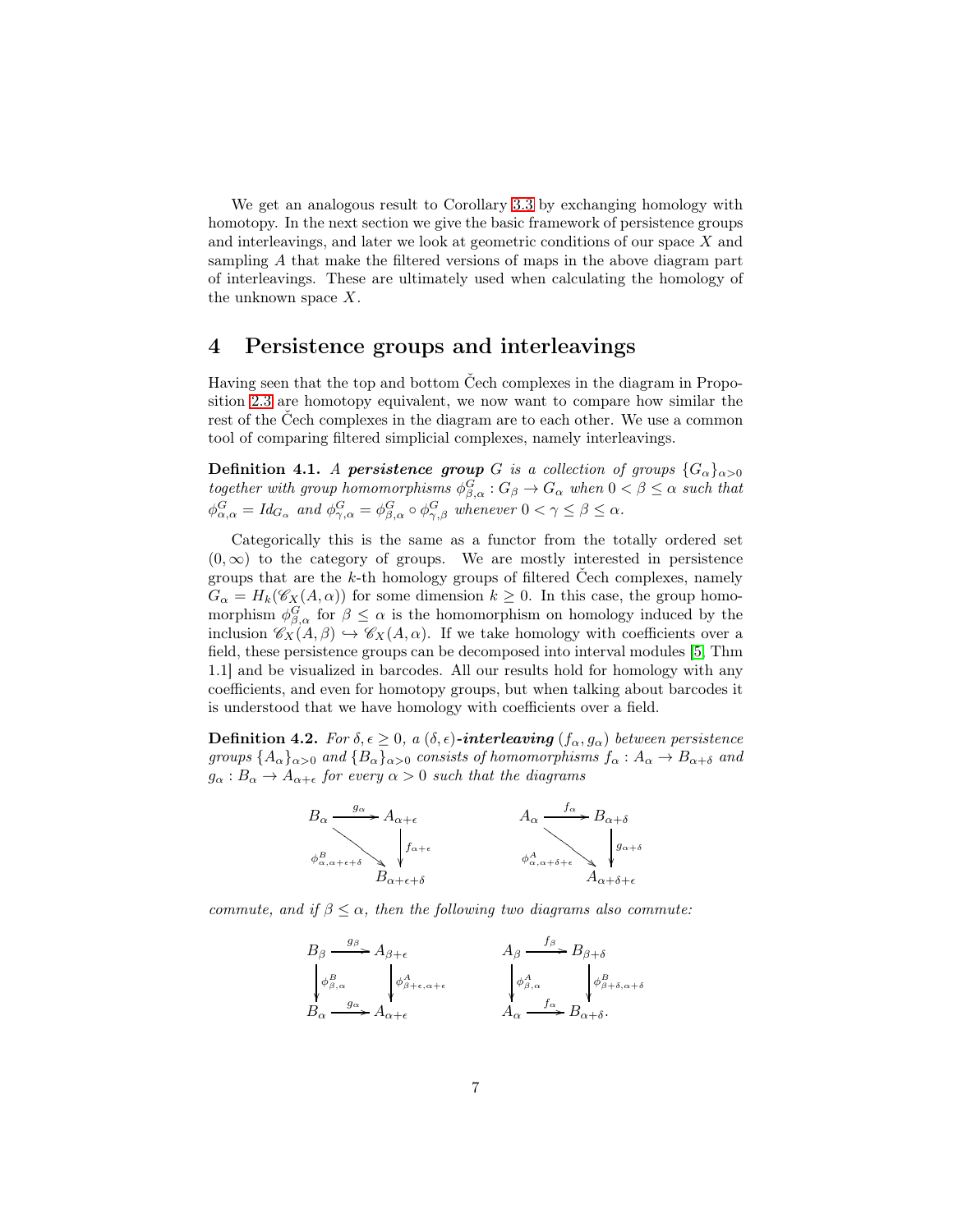Considering persistence groups as functors, the last two commuting diagrams correspond to f and g respectively being natural transformations.

When working with homology groups of simplicial complexes, it is useful to know about contiguous maps and the classical result that they are homotopic on the geometric realizations.

**Definition 4.3.** Two simplicial maps  $F, G: K \to K'$  are **contiguous** if for every simplex  $\sigma \in K$ , the union  $F(\sigma) \cup G(\sigma)$  is a simplex in K'.

<span id="page-7-0"></span>**Lemma 4.4** ([\[16,](#page-15-6) Lemma 3.5.2]). If  $F, G: K \to K'$  are contiguous simplicial maps, then  $|F|, |G| : |K| \to |K'|$  are homotopic.

With this last result we can can work at the level of simplicial complexes to get interleavings of persistence groups that are homology groups of filtered simplicial complexes. More specifically, if we have two filtered simplicial complexes  ${K_{\alpha}}_{\alpha>0}$  and  ${K'_{\alpha}}_{\alpha>0}$ , then to find a  $(\delta, \epsilon)$ -interleaving between their homology groups it is sufficient to find simplicial maps  $F_{\alpha}: K_{\alpha} \to K'_{\alpha+\delta}$  and  $G_{\alpha}: K'_{\alpha} \to K_{\alpha+\epsilon}$  and check that their composition is contiguous with the inclusion map. By Lemma [4.4,](#page-7-0) this corresponds to commutative diagrams of homology groups that are precisely the ones in the definition of interleaving. We take advantage of this methodology when we compare the different kinds of Čech complexes in the following section.

#### 5 Interleavings by the directed Hausdorff distance

We return to our problem of an unknown subspace  $X$  in  $M$  and a known sample A in X. We want to compare the different Čech complexes, in order to ultimately say something about  $X$  itself. In this section we look at the directed Hausdorff distance between  $X$  and  $A$ , which in a certain sense represents how dense our sampling is, and see how by restricting it we get interleavings between persistence groups constructed from the homology groups of different filtered Čech complexes.

To construct these interleavings, we work at the level of Čech complexes by looking at the inclusions in Lemma [2.2,](#page-3-0) finding maps in the opposite direction by increasing the radius, and by applying Lemma [4.4](#page-7-0) for contiguous simplicial maps. All the results for homology in this section also hold for homotopy.

**Definition 5.1** ([\[9\]](#page-15-8)). Let  $(X, d)$  be a metric space and  $s > 0$ . A subset  $A \subseteq X$ is an **s-approximation** of X if for every  $x \in X$  there exists an  $a \in A$  such that  $d(x, a) \leq s$ , or equivalently if the balls of radius s with centers in A cover  $X$  .

The directed Hausdorff distance is the smallest such s making  $A$  an sapproximation.

Definition 5.2. The directed Hausdorff distance between two metric subspaces  $X, A \subseteq M$  is defined by:

$$
\overrightarrow{d_H}(X, A) := \sup_{x \in X} \inf_{a \in A} d(x, a).
$$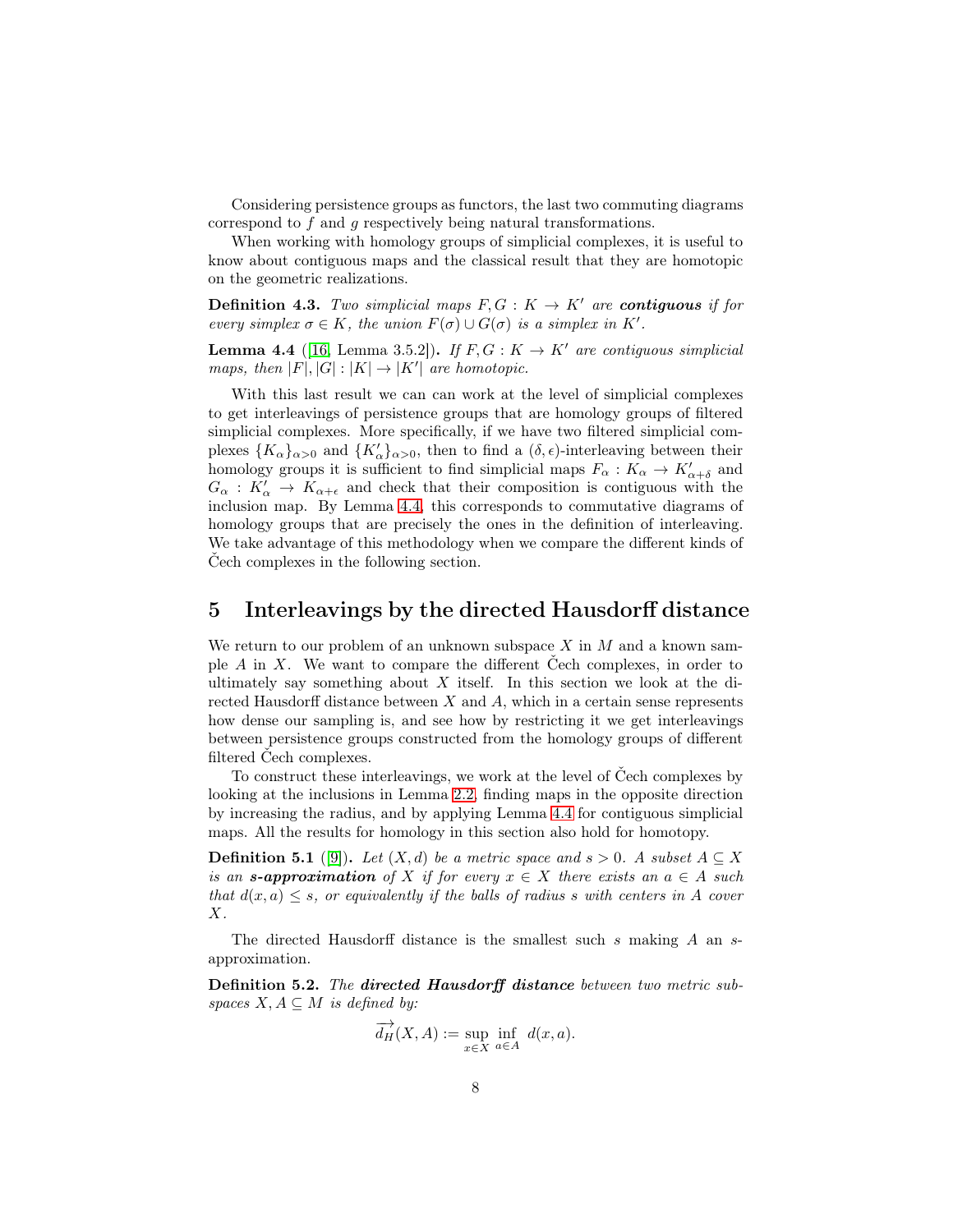Informally, this is the furthest away from  $A$  you can get in  $X$ . Note in particular that if  $A \subseteq X$  is an s-approximation, then  $\overrightarrow{d_H}(X, A) \leq s$ . If  $A \subseteq X$ is an s-approximation of  $X$ , then there exists a (non-unique) projection map  $\Pi: X \to A$  that sends points  $x \in X$  to one of the points  $\Pi(x)$  in A so that  $d(x,\Pi(x)) \leq s$  and so that  $\Pi_A = \mathrm{Id}_A$ . We denote the inclusion map by  $\iota : A \hookrightarrow$ X.

<span id="page-8-0"></span>**Proposition 5.3.** Let  $X, Y \subseteq M$  and let  $A \subseteq X$  be an s-approximation. For all  $k > 0$  we have:

i) A  $(0, s)$ -interleaving  $((\iota_{\alpha})_*, (\Pi_{\alpha})_*)$  between  ${H_k(\mathscr{C}_Y(A, \alpha))}_{\alpha>0}$  and  ${H_k(\mathscr{C}_Y(X,\alpha))}_{\alpha>0}$ , where  $\iota_\alpha$  and  $\Pi_\alpha$  are the maps

$$
\iota_\alpha\colon \mathscr{C}_Y(A,\alpha)\hookrightarrow \mathscr{C}_Y(X,\alpha)\qquad \Pi_\alpha\colon \mathscr{C}_Y(X,\alpha)\to \mathscr{C}_Y(A,\alpha+s)
$$

induced by the vertex maps  $\iota$  and  $\Pi$  described above.

ii) A (0, s)-interleaving  $((Id_Y)_{\alpha*}, (Id_Y)_{\alpha*})$  between  $\{H_k(\mathscr{C}_A(Y, \alpha))\}_{\alpha>0}$  and  ${H_k(\mathscr{C}_X(Y, \alpha))}_{\alpha>0}$ , where the simplicial maps

$$
(Id_Y)_{\alpha} \colon \mathscr{C}_A(Y, \alpha) \hookrightarrow \mathscr{C}_X(Y, \alpha) \qquad (Id_Y)_{\alpha} \colon \mathscr{C}_X(Y, \alpha) \hookrightarrow \mathscr{C}_A(Y, \alpha+s).
$$

are induced by the identity vertex map on  $Y$  denoted by  $Id_Y$ .

*Proof.* i) The inclusion  $\iota_{\alpha} : \mathscr{C}_Y(A, \alpha) \hookrightarrow \mathscr{C}_Y(X, \alpha)$  is a simplicial map for all  $\alpha > 0$  by Lemma [2.2](#page-3-0) *i*). To see that  $\Pi_{\alpha} : \mathscr{C}_Y(X, \alpha) \to \mathscr{C}_Y(A, \alpha + s)$  is a simplicial map, let  $\sigma \in \mathscr{C}_Y(X, \alpha)$  with  $y \in Y$  so that  $d(y, x) < \alpha$  for all  $x \in \sigma$ . We have that  $d(y, \Pi(x)) \leq d(y, x) + d(x, \Pi(x)) < \alpha + s$  and so  $\Pi_{\alpha}$  is a simplicial map for all  $\alpha > 0$ .

To see that the two following diagrams

$$
\mathscr{C}_Y(X,\alpha) \xrightarrow{\Pi_{\alpha}} \mathscr{C}_Y(A,\alpha+s) \qquad \mathscr{C}_Y(A,\alpha) \xrightarrow{\bigoplus_{\mathcal{C}_Y(X,\alpha)}} \mathscr{C}_Y(X,\alpha)
$$
\n
$$
\downarrow \qquad \qquad \downarrow \qquad \qquad \downarrow \qquad \qquad \downarrow \qquad \qquad \downarrow \qquad \qquad \downarrow \qquad \qquad \downarrow \qquad \qquad \downarrow \qquad \qquad \downarrow \qquad \qquad \downarrow \qquad \qquad \downarrow \qquad \qquad \downarrow \qquad \qquad \downarrow \qquad \qquad \downarrow \qquad \qquad \downarrow \qquad \qquad \downarrow \qquad \qquad \downarrow \qquad \qquad \downarrow \qquad \qquad \downarrow \qquad \qquad \downarrow \qquad \qquad \downarrow \qquad \qquad \downarrow \qquad \qquad \downarrow \qquad \qquad \downarrow \qquad \qquad \downarrow \qquad \qquad \downarrow \qquad \qquad \downarrow \qquad \downarrow \qquad \qquad \downarrow \qquad \downarrow \qquad \downarrow \qquad \downarrow \qquad \qquad \downarrow \qquad \downarrow \qquad \downarrow \qquad \downarrow \qquad \qquad \downarrow \qquad \downarrow \qquad \downarrow \qquad \downarrow \qquad \downarrow \qquad \downarrow \qquad \downarrow \qquad \downarrow \qquad \downarrow \qquad \downarrow \qquad \downarrow \qquad \downarrow \qquad \downarrow \qquad \downarrow \qquad \downarrow \qquad \downarrow \qquad \downarrow \qquad \downarrow \qquad \downarrow \qquad \downarrow \qquad \downarrow \qquad \downarrow \qquad \downarrow \qquad \downarrow \qquad \downarrow \qquad \downarrow \qquad \downarrow \qquad \downarrow \qquad \downarrow \qquad \downarrow \qquad \downarrow \qquad \downarrow \qquad \downarrow \qquad \downarrow \qquad \downarrow \qquad \downarrow \qquad \downarrow \qquad \downarrow \qquad \downarrow \qquad \downarrow \qquad \downarrow \qquad \downarrow \qquad \downarrow \qquad \downarrow \qquad \downarrow \qquad \downarrow \qquad \downarrow \qquad \downarrow \qquad \downarrow \qquad \downarrow \qquad \downarrow \qquad \downarrow \qquad \downarrow \qquad \downarrow \qquad \downarrow \qquad \downarrow \qquad \downarrow \qquad \downarrow \qquad \downarrow \qquad \downarrow \qquad \downarrow \qquad \downarrow \qquad \
$$

commute up to contiguity, consider a simplex  $\sigma \in \mathscr{C}_Y(X, \alpha)$  with  $y \in Y$  so that  $d(y, x) < \alpha$  for all  $x \in \sigma$ . Then  $d(y, \Pi(x)) \leq d(y, x) + d(x, \Pi(x)) < \alpha + s$  and  $d(y, x) < \alpha < \alpha + s$  for any  $x \in \sigma$ , and in particular  $\Pi_{\alpha}(\sigma) \cup \sigma \in \mathscr{C}_Y(X, \alpha + s)$ . The second diagram commutes using the fact that  $\Pi_A = \mathrm{Id}_A$  by construction.

ii) The inclusion  $(Id_Y)_\alpha : \mathscr{C}_A(Y, \alpha) \hookrightarrow \mathscr{C}_X(Y, \alpha)$  is a simplicial map for all  $\alpha > 0$  by Lemma [2.2](#page-3-0) ii). To see that the inclusion  $\mathscr{C}_X(Y, \alpha) \hookrightarrow \mathscr{C}_A(Y, \alpha + s)$  is well-defined, consider a simplex  $\sigma \in \mathscr{C}_X(Y, \alpha)$  where  $x \in X$  such that  $d(x, y) < \alpha$ for all  $y \in \sigma$ . Then  $\Pi(x) \in A$  is such that  $d(\Pi(x), y) \leq d(\Pi(x), x) + d(x, y)$  $s + \alpha$ , and so  $\sigma \in \mathcal{C}_A(Y, \alpha + s)$ . The contiguity for this case

$$
\mathscr{C}_X(Y,\alpha) \longrightarrow \mathscr{C}_A(Y,\alpha+s) \qquad \mathscr{C}_A(Y,\alpha) \longrightarrow \mathscr{C}_X(Y,\alpha)
$$
  

$$
\downarrow \qquad \qquad \downarrow \qquad \qquad \downarrow
$$
  

$$
\mathscr{C}_X(Y,\alpha+s) \qquad \qquad \mathscr{C}_A(Y,\alpha+s)
$$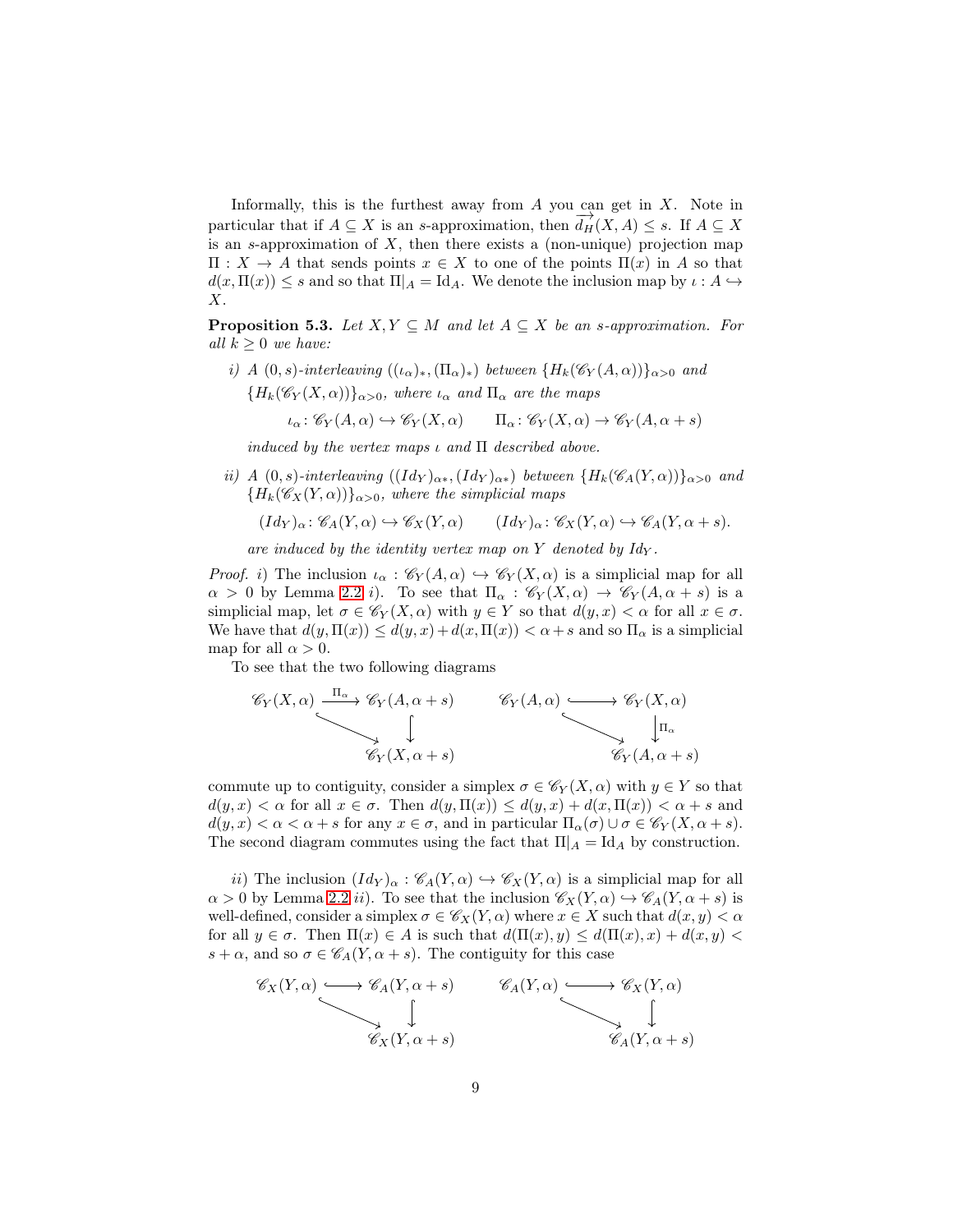follows from the fact that all the maps involved are the identity on the vertex set. П

If  $\epsilon > \overrightarrow{d_H}(X, A)$ , then  $\epsilon > \inf_{a \in A} d(x, a)$  for all  $x \in X$ , so there exists an  $a \in A$  such that  $d(x, a) < \epsilon$  (if not  $\epsilon$  would be a bigger lower bound) and thus A is an  $\epsilon$ -approximation of X. This leads to the following corollary.

<span id="page-9-0"></span>**Corollary 5.4.** Let  $X, Y \subseteq M$  and  $A \subseteq X$ . For any  $\epsilon > d_H^{\rightarrow}(X, A)$ , we have the following for all  $k \geq 0$ :

i) A  $(0, \epsilon)$ -interleaving  $((\iota_{\alpha})_*, (\Pi_{\alpha})_*)$  between  $\{H_k(\mathscr{C}_Y(A, \alpha))\}_{\alpha>0}$  and  ${H_k(\mathscr{C}_Y(X,\alpha))\}_{\alpha>0}$ , where  $\iota_\alpha$  and  $\Pi_\alpha$  are the maps

$$
\iota_{\alpha} \colon \mathscr{C}_{Y}(A,\alpha) \hookrightarrow \mathscr{C}_{Y}(X,\alpha) \qquad \Pi_{\alpha} \colon \mathscr{C}_{Y}(X,\alpha) \to \mathscr{C}_{Y}(A,\alpha+\epsilon)
$$

induced by the vertex maps  $\iota$  and  $\Pi$  described above Proposition [5.3.](#page-8-0)

ii) A  $(0, \epsilon)$ -interleaving  $((Id_Y)_{\alpha*}, (Id_Y)_{\alpha*})$  between  ${H_k(\mathscr{C}_A(Y, \alpha))}_{\alpha>0}$  and  ${H_k(\mathscr{C}_X(Y, \alpha))}_{\alpha>0}$ , where the simplicial maps

$$
(Id_Y)_{\alpha} \colon \mathscr{C}_A(Y, \alpha) \hookrightarrow \mathscr{C}_X(Y, \alpha) \qquad (Id_Y)_{\alpha} \colon \mathscr{C}_X(Y, \alpha) \hookrightarrow \mathscr{C}_A(Y, \alpha + \epsilon).
$$

 $\Box$ 

are induced by the identity vertex map  $Id_V$ .

Note that if A is compact, then for all  $x \in X$  there exist an  $a \in A$  where the infimum is achieved, i.e. where  $d(x, a) = \inf_{a \in A} d(x, a) \leq \overrightarrow{d_H}(X, A)$ . So in this case we also have  $(0, \overrightarrow{d_H}(X, A))$ -interleavings.

If we look at the special case where  $Y = A$ , we get interleavings in homology (and homotopy) with the filtered intrinsic Čech complex  $\{\mathscr{C}_A(A,\alpha)\}_{\alpha>0}$  that just involves points in the known subspace A. Looking additionally at the case  $Y = X$ , we see that the simplicial maps in Corollary [5.4](#page-9-0) revert the arrows from the left square of Proposition [2.3](#page-4-0) in the sense that the diagram



commutes up to contiguity, for any  $\alpha > 0$  and any  $\epsilon > \overrightarrow{d_H}(X, A)$ .

We end this subsection by noting that the result in Corollary [5.4](#page-9-0) is similar to a result from Chazal et al. [\[2,](#page-14-3) Cor. 4.10], where they allow  $A \nsubseteq X$  and get an  $(\epsilon, \epsilon)$ -interleaving if  $\epsilon$  is bigger than the (undirected) Hausdorff distance  $d_H(X, A) = \max \left\{ \overrightarrow{d_H}(X, A), \overrightarrow{d_H}(A, X) \right\}.$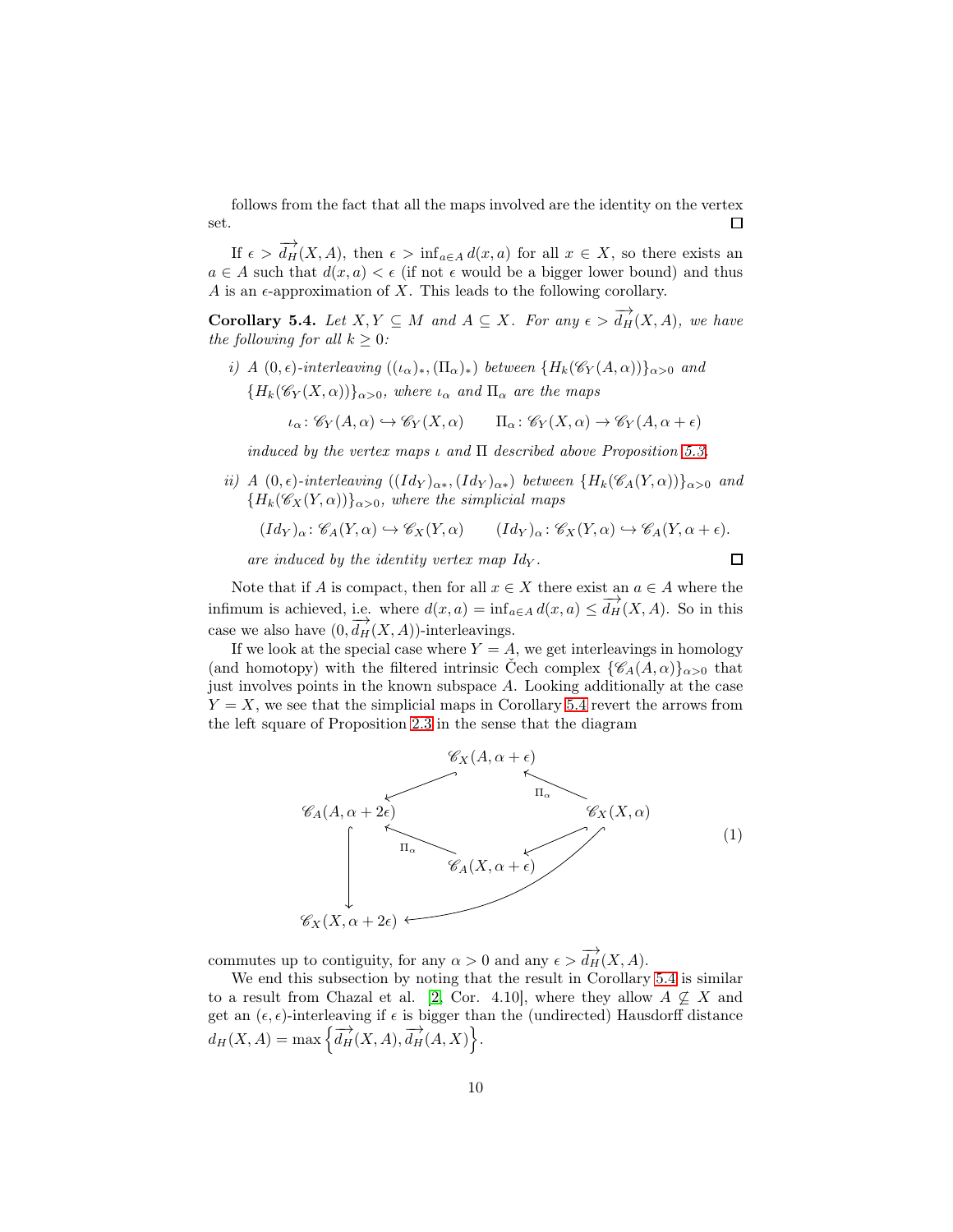#### 6 Determining homology

In this section we look at previous reconstruction results and see how the framework of interleavings leads to our main result of how to determine the homology groups of an unknown subspace of Euclidean space from the filtered intrinsic Cech complex of a sample.

The results in this section use assumptions on the directed Hausdorff distance between the unknown space and the sample, and a property called the reach which we define next following the classical text by Federer [\[8,](#page-15-2) Sec. 4].

For a metric space  $(M, d)$  with a subspace  $X \subseteq M$ , we write the distance from a point  $p \in M$  to such a subspace as  $d(X, p) = d(p, X) = \inf_{x \in X} d(x, p)$ .

**Definition 6.1** ([\[8,](#page-15-2) Def. 4.1]). For a subspace  $X \subseteq M$ , let  $Unp(X)$  be the set of all points in  $M$  that have a unique nearest point in  $X$ ,

$$
Unp(X) = \{ p \in M \mid \exists ! \ x \in X \ such \ that \ d(x',p) \ge d(x,p) \ for \ all \ x' \in X \}.
$$

Note that if  $p \in \text{Unp}(X)$  with nearest point x, then  $d(x, p) = d(X, p)$ . We then have a well-defined projection map  $\pi_X : \text{Unp}(X) \to X$ , sending a point to its unique nearest point in X.

**Definition 6.2** ([\[8,](#page-15-2) Def. 4.1]). The **local reach**  $\tau(x)$  of a point  $x \in X$  is the radius of the biggest ball centered at x that is fully contained in  $Unp(X)$ , so

$$
\tau(x) := \sup\{r \,|\, B(x,r) \subseteq \text{Unp}(X)\},\
$$

where  $B(x, r) = \{p \in M \mid d(x, p) < r\}$  is the ball of radius r around x.

**Definition 6.3** ([\[8,](#page-15-2) Def. 4.1]). The reach  $\tau$  of a subspace  $X \subseteq M$  is the smallest of all local reaches,

$$
\tau := \inf_{x \in X} \tau(x).
$$

As mentioned in the introduction, the following well-known result shows the reconstruction of a manifold in an Euclidean space  $\mathbb{R}^n$  with positive reach, from a finite sample A and the ambient Cech complex  $\mathscr{C}_{\mathbb{R}^n}(A,\alpha)$  that is possible to determine.

<span id="page-10-0"></span>**Theorem 6.4** ([\[14,](#page-15-3) Prop. 3.1]). For X a compact submanifold in  $\mathbb{R}^n$  with positive reach  $\tau$ , and A a finite subspace in  $\mathbb{R}^n$  such that  $d := \frac{d}{d}H(X, A) < \sqrt{\frac{3}{20}} \tau$ , then for all  $\alpha \in (2d, \sqrt{\frac{3}{5}} \tau)$ , the geometric realization of the Čech complex  $\mathscr{C}_{\mathbb{R}^n}(A,\alpha)$  is homotopy equivalent to X.

Note that with this result, we can determine the homology of the unknown space  $X$  using the ambient Čech complex that only depends on the sample and the ambient space.

In the introduction, we also stated the following theorem from [\[15\]](#page-15-5) based on the work presented by Jisu Kim et al. in [\[12\]](#page-15-9). It has also been published in their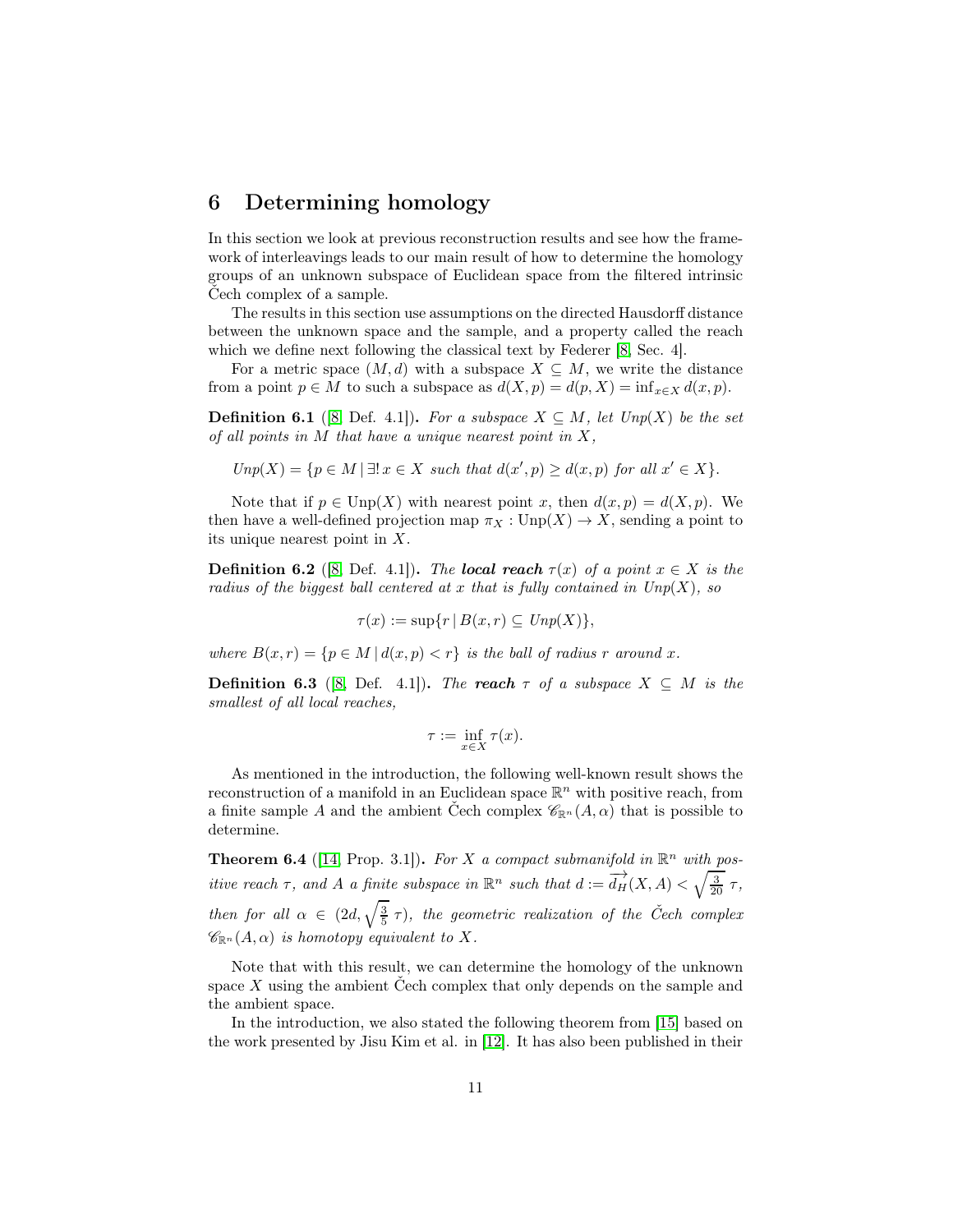newer version [\[11\]](#page-15-4) with a larger bound. The proof uses the Nerve Theorem ([\[10\]](#page-15-7) Corollary 4G.3) together with the fact that the balls with radius in the given interval form a good cover of X.

<span id="page-11-0"></span>**Theorem 6.5** ([\[11,](#page-15-4) Cor.10], [\[15,](#page-15-5) Thm. 2.16]). Let  $X \subseteq \mathbb{R}^n$  have positive reach  $\tau$ , and let  $A \subseteq \mathbb{R}^n$ . If  $\alpha \in (\overrightarrow{d_H}(X, A), \tau)$ , then the geometric realization of  $\mathscr{C}_X(A, \alpha)$  is homotopy equivalent to X.

In [\[15,](#page-15-5) Thm. 2.16] there is an extra condition that A has to be compact, but the proof holds without this as it actually shows that if A is compact, then we can pick  $\alpha$  in the closed interval  $[\overrightarrow{d}_{H}(X, A), \tau]$ .

By setting  $A = X$  in the previous theorem and using the fact that  $\overrightarrow{d_H}(X, X) =$ 0, we get the following corollary.

<span id="page-11-2"></span>**Corollary 6.6.** Let  $X \subseteq \mathbb{R}^n$  have positive reach  $\tau$ . Then for  $0 < \alpha \leq \tau$ , then geometric realization of  $\mathscr{C}_X(X, \alpha)$  is homotopy equivalent to X.  $\Box$ 

Compared to Theorem [6.4,](#page-10-0) Theorem [6.5](#page-11-0) relaxes some conditions on  $X$  and  $A$ , but in exchange we need to know a lot of information about the unknown space X to determine the homology/homotopy of the Čech complex  $\mathscr{C}_X(A, \alpha)$ . This makes it difficult to use in practice. However, next we use Theorem [6.5](#page-11-0) together with the interleavings we found in Section 5 to show that the persistent homology of the filtered intrinsic Čech complex  $\mathcal{C}_A(A) = \{ \mathscr{C}_A(A,t) \}_{t>0}$  determines the homology of  $X$ . This Čech complex is constructed only from the known sample A, meaning that we have complete information about it.

If we let  $\alpha, \epsilon, \epsilon' > \overrightarrow{d_H}(X, A)$  such that  $\alpha + \epsilon + \epsilon' \leq \tau$ , in particular  $\overrightarrow{d_H}(X, A) <$  $\tau/3$ , then by Theorem [6.5](#page-11-0) we get a homotopy equivalence  $|\mathscr{C}_X(A,r)| \simeq X$  for  $r = \alpha$ ,  $r = \alpha + \epsilon$  and  $r = \alpha + \epsilon + \epsilon'$ . The functorial Nerve theorem [\[17,](#page-15-10) Thm 5,4] gives homotopy equivalences between the three Čech complexes for the given r's. Going to the level of homology and using the second interleaving of Corollary [5.4,](#page-9-0) we get the following commutative diagram

$$
H_k(X) \xrightarrow{\cong} H_k(\mathscr{C}_X(A, \alpha)) \xrightarrow{\cong} H_k(\mathscr{C}_A(A, \alpha + \epsilon))
$$
  
\n
$$
\downarrow = \qquad \qquad \downarrow \xrightarrow{\cong} H_k(\mathscr{C}_X(A, \alpha + \epsilon)) \xrightarrow{\cong} H_k(\mathscr{C}_A(A, \alpha + \epsilon + \epsilon'))
$$
  
\n
$$
\downarrow = \qquad \qquad \downarrow \xrightarrow{\cong} H_k(\mathscr{C}_X(A, \alpha + \epsilon + \epsilon'))
$$
  
\n
$$
H_k(X) \xrightarrow{\cong} H_k(\mathscr{C}_X(A, \alpha + \epsilon + \epsilon'))
$$
  
\n
$$
(2)
$$

for any  $k \geq 0$ . Here l is injective as it is the first factor of a bijection, and similarly  $m$  is the last factor and therefore surjective. In particular  $l$  is an isomorphism onto the image  $\text{Im } \phi_k^{\alpha+\epsilon,\alpha+\epsilon+\epsilon'}$  $\frac{\alpha+\epsilon,\alpha+\epsilon+\epsilon}{k}$ , which is a k-th persistent homology group for the filtered intrinsic Čech complex  $C_A(A) = \{ \mathscr{C}_A(A,t) \}_{t>0}$  (see [\[7,](#page-15-0) VII.1) and can be read directly from the barcodes of  $C_A(A)$  as the lines born before  $\alpha + \epsilon$  and dying after  $\alpha + \epsilon + \epsilon'$ .

<span id="page-11-1"></span>We summarize this in the following theorem considering now a new  $\alpha$  as the above  $\alpha + \epsilon$  and renaming  $\epsilon'$  as simply  $\epsilon$ .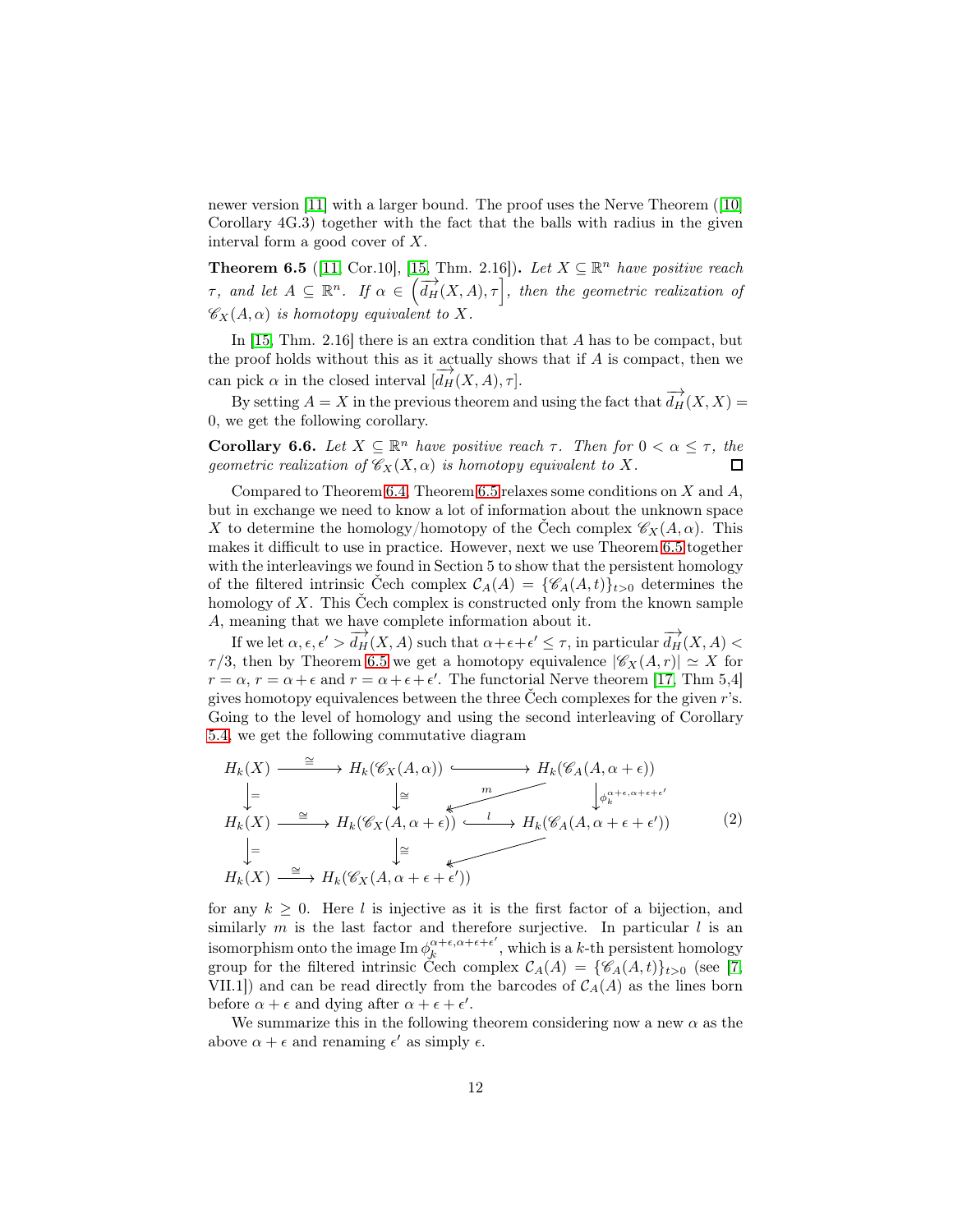**Theorem 6.7.** Let  $X \subseteq \mathbb{R}^n$  with positive reach  $\tau$ , let  $A \subseteq X$  such that  $d :=$  $\overrightarrow{d_H}(X,A) < \tau/3$ . If  $\alpha \in (2d, \tau - d)$ , then for any  $k \geq 0$  and any  $\epsilon \in (d, \tau - \alpha]$ the k-th homology group  $H_k(X)$  is isomorphic to the k-th persistent homology group  $\text{Im}\,\phi_k^{\alpha,\alpha+\epsilon}$  where

$$
\phi_k^{\alpha, \alpha + \epsilon} : H_k(\mathscr{C}_A(A, \alpha)) \to H_k(\mathscr{C}_A(A, \alpha + \epsilon))
$$

is the map induced by the inclusion  $\mathcal{C}_A(A, \alpha) \hookrightarrow \mathcal{C}_A(A, \alpha + \epsilon)$ .

If we pick  $\epsilon$  as big as possible we get in particular that  $H_k(X)$  is isomorphic to Im  $\phi_k^{\alpha, \tau}$ . Furthermore, if A is finite (and hence compact) we can pick  $\alpha = 2d$ by the discussion after Theorem [6.5,](#page-11-0) and we have  $H_k(X) \cong \text{Im } \phi_k^{2d,\tau}$ . As all our results before, this is still true when changing homology to homotopy in the statement.

The arguments in the proof of Theorem [6.7](#page-11-1) are similar to an argument by Chazal and Oudot [\[3,](#page-14-1) Thm. 3.5], where they look at the weak feature size and identify the homology of  $X$  with a persistent homology group for the filtered ambient Cech complex  $\mathcal{C}_{\mathbb{R}^n}(A)$ .

We conclude this section stressing that, as stated in Theorem [6.7,](#page-11-1) we can recover the homology of an unknown subspace  $X$  of Euclidean space from the filtered intrinsic Cech complex  $C_A(A)$  of a sufficiently dense sample A in X. For large ambient dimension  $n$ , where the alpha complex is hard to determine, the ambient Čech complex used in Theorem [6.4](#page-10-0) is also hard to approach. In this case the intrinsic Čech complex might be easiest to determine. If we take homology with coefficients in a field, we can read off the homology of  $X$  from the barcodes of  $C_A(A)$  as the lines born before  $\alpha$  and dying after  $\alpha + \epsilon$ .

### 7 Explicit examples

<span id="page-12-0"></span>We now look at two concrete examples of how the interleavings from Corollary [5.4](#page-9-0) behave together with the reconstruction results in Section 6.

Example 7.1 (A subspace consisting of two points). In this first example we work with a finite space, so it is not possible to apply the reconstruction results Theorem [6.5](#page-11-0) or Theorem [6.4,](#page-10-0) as the directed Hausdorff distance is greater than the reach. We merely get the interleavings from Corollary [5.4](#page-9-0) and we check that the obvious homotopy equivalence from Corollary [6.6](#page-11-2) is satisfied.

Consider two distinct points on the real line  $X := \{x_1, x_2\} \subseteq \mathbb{R}$  and let our sample consist of one of the points  $A := \{x_1\} \subseteq X$ . Let  $\epsilon$  be the directed Hausdorff distance between X and A given by  $\epsilon := \frac{1}{d}H(X, A) = d(x_1, x_2)$ . Then the reach  $\tau$  is half this distance, that is,  $\tau = \epsilon/2$ . Calculating the different Čech

 $\Box$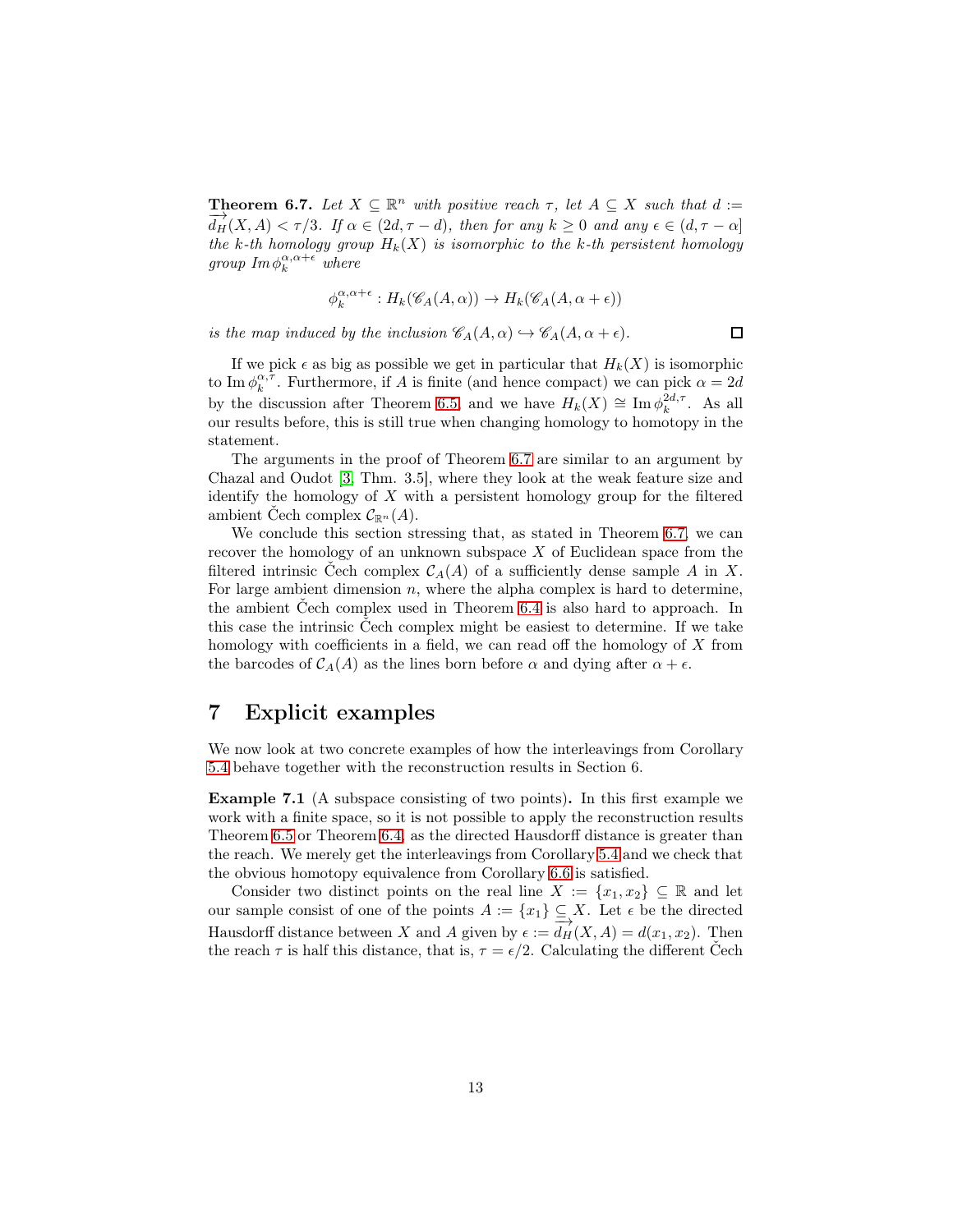complexes, we obtain:

$$
\mathcal{C}_A(A, \alpha) = \{\{x_1\}\}\n\text{ for all } \alpha > 0
$$
\n
$$
\mathcal{C}_X(A, \alpha) = \{\{x_1\}\}\n\text{ for all } \alpha > 0
$$
\n
$$
\mathcal{C}_A(X, \alpha) = \begin{cases}\n\{\{x_1\}\} & 0 < \alpha \le \epsilon \\
\{\{x_1\}, \{x_2\}, \{x_1, x_2\}\} & \alpha > \epsilon\n\end{cases}
$$
\n
$$
\mathcal{C}_X(X, \alpha) = \begin{cases}\n\{\{x_1\}, \{x_2\}\} & 0 < \alpha \le \epsilon \\
\{\{x_1\}, \{x_2\}, \{x_1, x_2\}\} & \alpha > \epsilon.\n\end{cases}
$$

We first note that we have the inclusions from the left square of the diagram in Proposition [2.3,](#page-4-0) and the homotopy equivalence  $|\mathscr{C}_X(A,\alpha)| \simeq |\mathscr{C}_A(X,\alpha)|$  as expected by Theorem [3.1.](#page-4-1) Now if  $\pi : X \to A$  is the (only) projection map, then both triangles

$$
\{\{x_1\}, \{x_2\}\} \xrightarrow{\pi} \{\{x_1\}\} \{\{x_1\}, \{x_2\}, \{x_1, x_2\}\} \xrightarrow{\pi} \{\{x_1\}, \{x_2\}, \{x_1, x_2\}\} \{\{x_1\}, \{x_2\}, \{x_1, x_2\}\} \{\{x_1\}, \{x_2\}, \{x_1, x_2\}\}
$$

commute up to contiguity, confirming the non-trivial  $(0, \epsilon)$ -interleavings from Corollary [5.4,](#page-9-0) namely the one between  ${H_k({x_1})\}\$ and  ${H_k(\mathscr{C}_A(X, \alpha))}_{\alpha>0}$  and between  ${H_k({x_1})}$  and  ${H_k(\mathscr{C}_X(X,\alpha))}_{\alpha>0}$ . Finally, if  $0<\alpha<\tau<\epsilon$  then  $\mathscr{C}_X(X,\alpha) = \{\{x_1\},\{x_2\}\}\$  whose geometric realization obviously is homotopy equivalent to X = {x1, x2}, as predicted by Corollary [6.6.](#page-11-2) ⋄

We proceed to look at an infinite space, in contrast to the finite space from Example [7.1.](#page-12-0) It is now possible to determine the homology of the space through the main result in Theorem [6.7,](#page-11-1) which combines interleavings and reconstruction results.

**Example 7.2** (Uniform sample of the circle). Let  $X = S^1 \subseteq \mathbb{R}^2$  be the unit circle, which has reach  $\tau = 1$  as  $\text{Unp}(S^1)$  is all of  $\mathbb{R}^2$  except the center. Furthermore, let  $A_q = \{\xi^1, \xi^2, \dots, \xi^q\} \subseteq X$  be a uniform sampling consisting of the q roots of unity, in particular  $\xi^{q+1} = \xi^1$ . By looking at the problem geometrically, one sees that the directed Hausdorff distance is  $\overrightarrow{d_H}(S^1, A_q) = \sqrt{2 - 2\cos(\pi/q)}$  $2\sin(\pi/2q)$  and if  $q \ge 10$ , then  $\overrightarrow{d_H}(S^1, A_q) < 1/3 = \tau/3$ , which is needed to apply Theorem [6.7.](#page-11-1)

The distance between two consecutive points  $\xi^{i}$  and  $\xi^{i+1}$  is  $2\sin(\pi/q)$  and in general  $d(\xi^i, \xi^{i+j}) = 2\sin(j\pi/q)$  whenever  $j \leq q/2$ . We note that  $\sigma \in$  $\mathscr{C}_{A_q}(A_q,\alpha)$  if and only if  $\sigma \subseteq {\{\xi^{i-j},\ldots,\xi^{i-1},\xi^{i},\xi^{i+1},\ldots,\xi^{i+j}\}}$  for some  $j \leq q/2$ such that  $d(\xi^i, \xi^{i+j}) < \alpha$  for some  $\xi^i \in A_q$ .

For a concrete example, we let  $q = 14$  and we pick a radius between  $2\overrightarrow{d_H}(S^1, A_{14}) \approx 0.45$  and  $2\tau/3 = 2/3$ . For instance we can choose a radius  $\alpha = 0.5$ . Since  $d(\xi^i, \xi^{i+j}) = 2\sin(j\pi/14) \leq 0.5$  whenever  $j \leq 1$ , the Čech complex  $\mathscr{C}_{A_{14}}(A_{14}, 0.5)$  is all subsets in  $\{\xi^{i-1}, \xi^i, \xi^{i+1}\}$  for all  $\xi^i \in A_{14}$ . This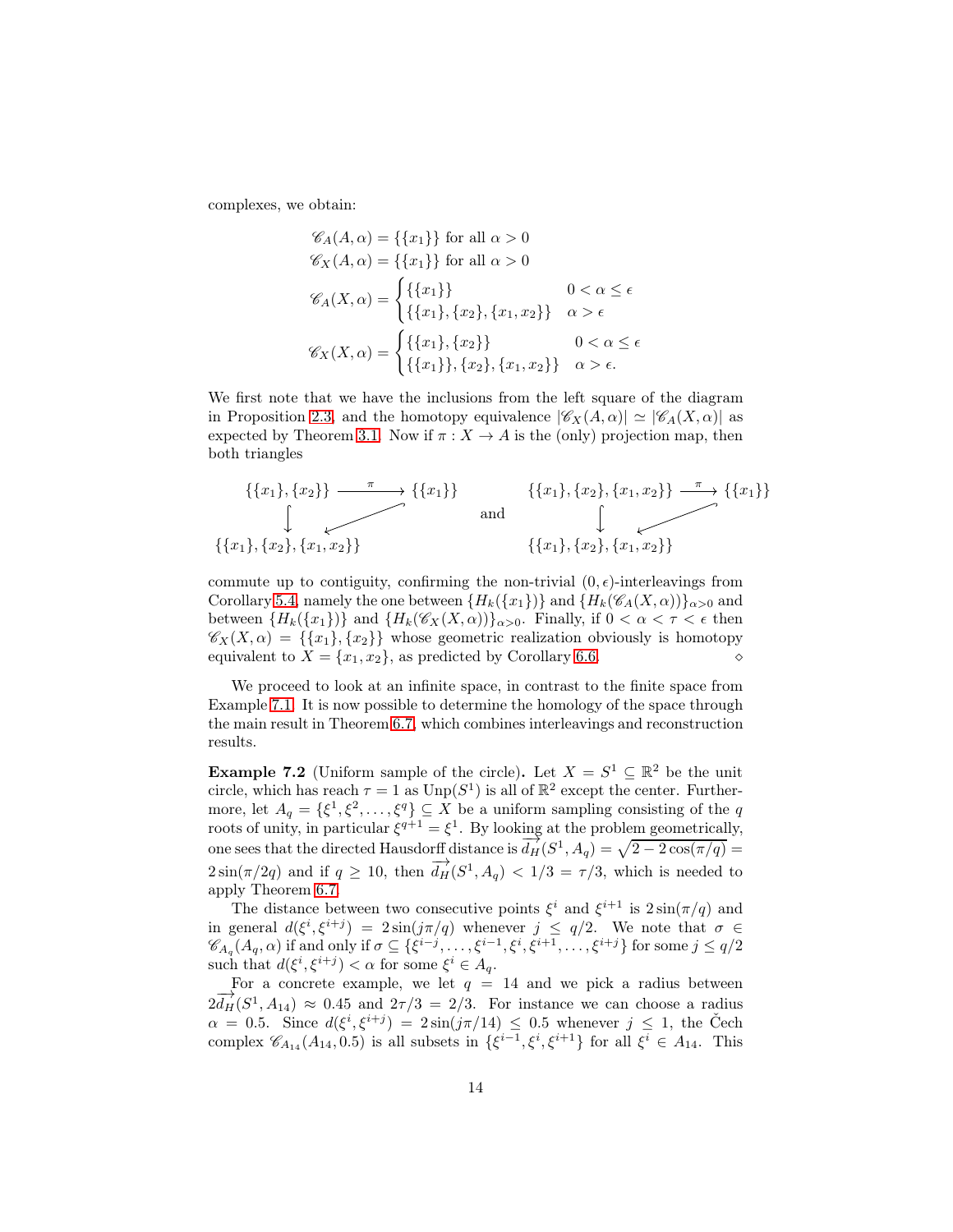has a homology group in dimension 1 generated by the homology class represented by the 1-cycle  $c := \sum_{i=1}^{14} (\xi^i, \xi^{i+1})$ . If  $\epsilon = 0.5 = \tau - \alpha$ , then since  $2\sin(j\pi/14) < \epsilon + \alpha = 1$  for  $j \leq 2$ , the Čech complex  $\mathscr{C}_{A_{14}}(A_{14}, 1)$  is all subsets in  $\{\xi^{i-2}, \xi^{i-1}, \xi^i, \xi^{i+1}, \xi^{i+2}\}\$ . We see that c as defined above also represents a generator for the first homology group for this last complex, so the map  $\phi_1^{0.5,1}: H_1(\mathscr{C}_{A_{14}}(A_{14}, 0.5)) \to H_1(\mathscr{C}_{A_{14}}(A_{14}, 1))$  is the identity. The homology  $H_1(\mathscr{C}_{A_{14}}(A_{14}, 0.5))$  has degree 1, and Im  $\phi_1^{0.5,1'}$  is isomorphic to  $H_1(S^1)$  by The-orem [6.7.](#page-11-1) So we conclude that the first homology group of the circle  $H_1(S^1)$ has degree 1, as expected.

⋄

### 8 Conclusion and future research

We have shown that the homology of an unknown subspace of Euclidean space can be determined from a sample of points in the subspace, without reference to the ambient Euclidean space. More precisely, let  $X$  be a subspace of Euclidean space, and let A be a sample of points in X. Theorem [6.7](#page-11-1) gives assumptions assuring that the  $k$ -th homology group of  $X$  is isomorphic to the image of  $\phi_k^{\alpha,\alpha+\epsilon}$ :  $H_k(\mathscr{C}_A(A,\alpha)) \to H_k(\mathscr{C}_A(A,\alpha+\epsilon))$  induced by inclusion, for every  $k \geq 0$ .

In future work we intend to investigate conditions implying that there exists a subspace of the intrinsic Čech complex  $\mathscr{C}_A(A, \alpha)$  which is homotopy equivalent to the unknown space  $X$ . Another line of future research is to replace the ambient Euclidean space by a general metric space  $M$ , where the first step is to transfer Federer's results on reach [\[8\]](#page-15-2) to M.

#### <span id="page-14-0"></span>References

- [1] Rickard Brüel-Gabrielsson, Bradley J. Nelson, Anjan Dwaraknath, Primoz Skraba, Leonidas J. Guibas, and Gunnar Carlsson. A topology layer for machine learning, 2020. [arXiv:1905.12200v2](http://arxiv.org/abs/1905.12200v2).
- <span id="page-14-3"></span>[2] Frédéric Chazal, Vin de Silva, and Steve Oudot. Persistence stability for geometric complexes, 2013. [arXiv:1207.3885](http://arxiv.org/abs/1207.3885).
- <span id="page-14-1"></span>[3] Frédéric Chazal and Steve Oudot. Towards persistence-based reconstruction in euclidean spaces. Symposium on Computational Geometry, page 232–241, 2008. [doi:10.1145/1377676.1377719](https://doi.org/10.1145/1377676.1377719).
- <span id="page-14-4"></span>[4] Samir Chowdhury and Facundo Mémoli. A functorial dowker theorem and persistent homology of asymmetric networks, 2018. [arXiv:1608.05432](http://arxiv.org/abs/1608.05432).
- <span id="page-14-5"></span>[5] William Crawley-Boevey. Decomposition of pointwise finite-dimensional persistence modules, 2014. [arXiv:1210.0819](http://arxiv.org/abs/1210.0819).
- <span id="page-14-2"></span>[6] C. H. Dowker. Homology groups of relations. Annals of Mathematics, 56(1):84–95, 1952. URL: <http://www.jstor.org/stable/1969768>.